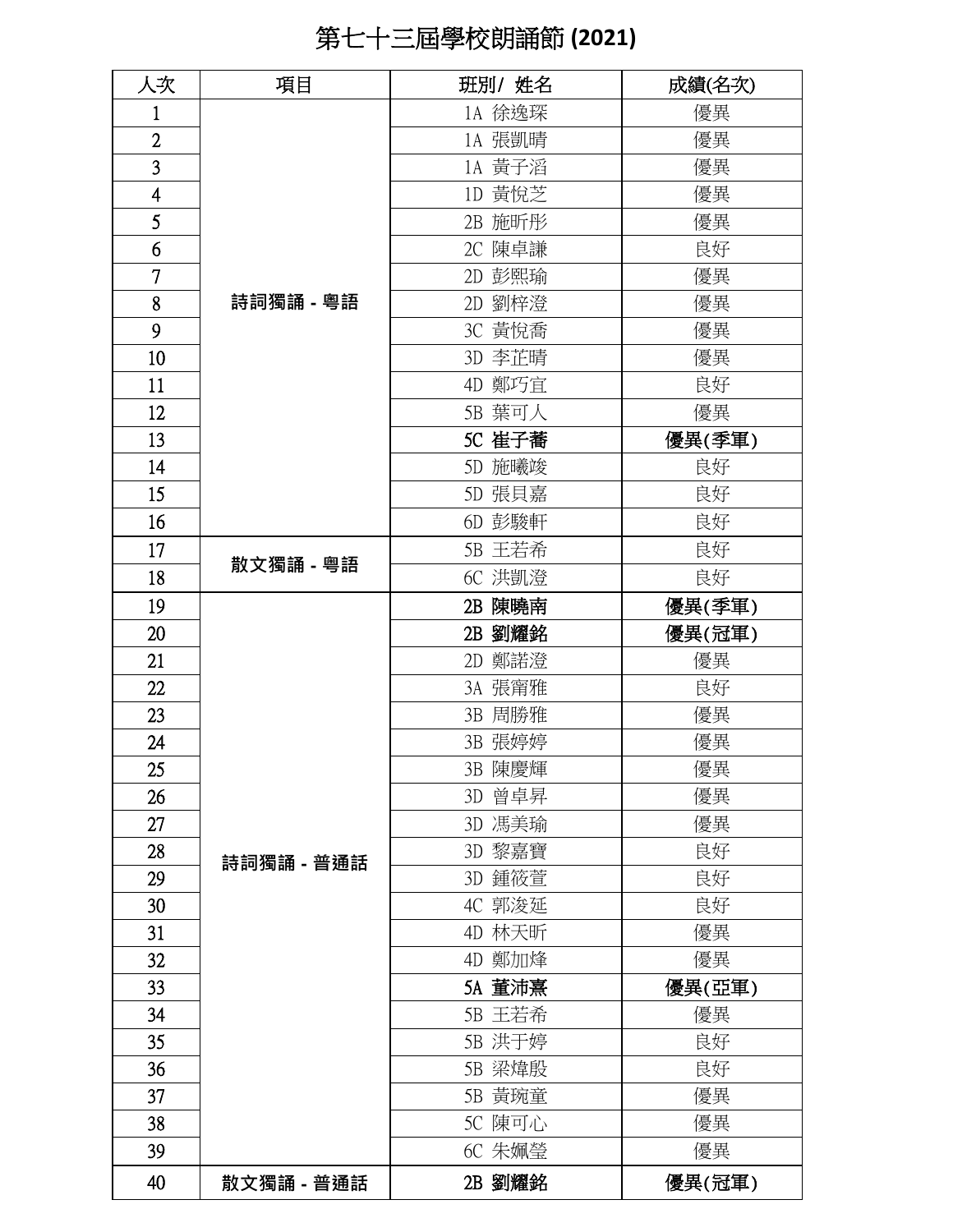## **73rd Hong Kong Schools Speech Festival (2021)**

| No.            | Group       | Class/Name             | Result            |
|----------------|-------------|------------------------|-------------------|
| 1              |             | 翱<br>1A 李              | Merit             |
| $\overline{2}$ | P.1-2 Boys  | 2B 盧俊安                 | Merit             |
| $\overline{3}$ |             | 呂道亮<br>2B              | Proficiency       |
| $\overline{4}$ |             | 陳卓謙<br>2C              | Proficiency       |
| $\overline{5}$ |             | 2D 李沛洪                 | Merit             |
| 6              |             | 1C Joslyn Haylee Swift | Merit             |
| $\overline{7}$ | P.1-2 Girls | 2A 區芷萱                 | Proficiency       |
| 8              |             | 吳琸凝<br>2D              | Merit (3rd Place) |
| 9              |             | 何冠楠<br>3A              | Merit             |
| 10             |             | 3A 吴梓湛                 | Proficiency       |
| 11             |             | 3A 吳璟燊                 | Merit             |
| 12             | P.3-4 Boys  | 4A 沈明山                 | Merit             |
| 13             |             | 鄺栢淳<br>4B              | Proficiency       |
| 14             |             | 屈子瑜<br>4D              | Merit             |
| 15             |             | 黃也樂<br>4D              | Proficiency       |
| 16             |             | 3A 譚珏嵐                 | Merit             |
| 17             |             | 3A 王瑋昕                 | Merit             |
| 18             |             | 3B 林安雅                 | Merit             |
| 19             |             | 3B 湯善詠                 | Merit             |
| 20             |             | 3C 鄭樂殷                 | Merit             |
| 21             |             | 3C 曹芯穎                 | Merit             |
| 22             |             | 3C 姜傲晴                 | Merit             |
| 23             |             | 3C 黃悅喬                 | Merit             |
| 24             | P.3-4 Girls | 3D 梁喜兒                 | Merit             |
| 25             |             | 3D 梁心語                 | Merit             |
| 26             |             | 吳雨瞳<br>4B              | Merit (1st Place) |
| 27             |             | 4B 吳奇琳                 | Merit             |
| 28             |             | 4C 葉穎言                 | Merit             |
| 29             |             | 4C 曾同恩                 | Merit             |
| 30             |             | 4D 李<br>襄              | Merit             |
| 31             |             | 4D 林天昕                 | Merit             |
| 32             |             | 梁芮寧<br>4D              | Merit (2nd Place) |
| 33             |             | 溫善妍<br>4D              | Merit             |
| 34             |             | 4D 章喬芝                 | Merit             |
| 35             | P.5-6 Boys  | 5A 林承亨                 | Merit             |
| 36             |             | 5B 黃雋文                 | Merit             |
| 37             |             | 5C 李奕塱                 | Merit             |
| 38             |             | 5B 洪于婷                 | Merit             |
| 39             |             | 5B 梁煒殷                 | Merit             |
| 40             | P.5-6 Girls | 5C 崔子蕎                 | Merit             |
| 41             |             | 5C 楊凱喬                 | Merit             |
| 42             |             | 5D 崔子悠                 | Merit             |
| 43             |             | 6A 徐心悠                 | Merit (3rd Place) |
| 44             |             | 6A 黃政皓                 | Merit             |